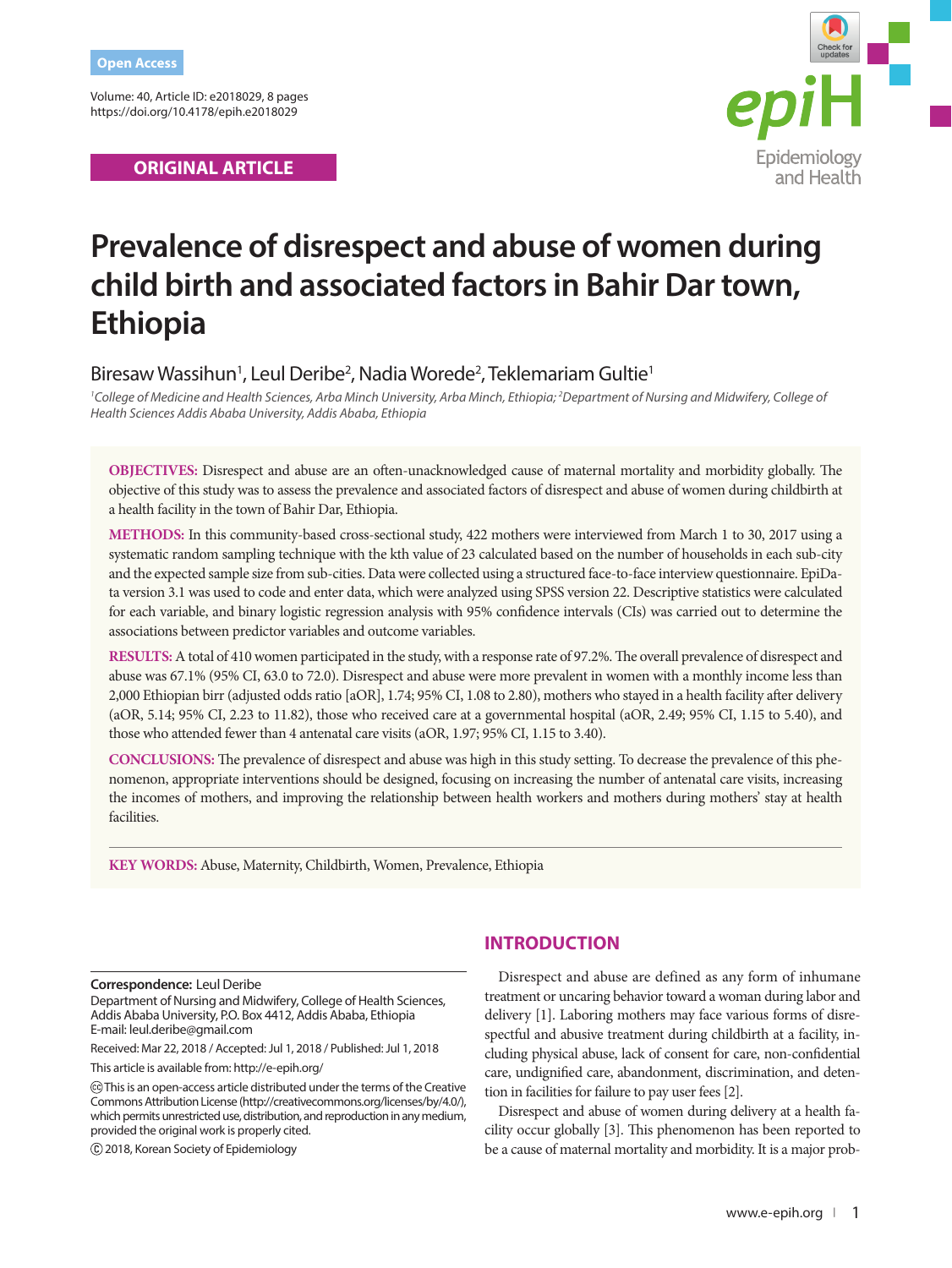lem that affects women during labor and delivery, and is one of the most important barriers to maternal health service utilization [4]. However, it has received less attention than other barriers to access and choice of maternal care during labor and delivery [5].

In developing countries, the lack of compassionate and respectful care during childbirth continues to raise problems, as shown by maternal mortality and morbidity that could be attributed to low maternity quality of care [6].

A study conducted in Tanzania showed that the prevalence of disrespect and abuse during childbirth was found to be 19.5% in exit interviews and 28.2% in follow-up interviews [2]. Another study conducted in Tanzania explored the prevalence of disrespect and abuse during childbirth at a health facility, and revealed that 15.0% of women reported disrespect and abuse [7].

A cross-sectional study done in southeastern Nigeria showed that 98.0% of women reported disrespect and abuse during childbirth [8]. A study conducted in Kenya indicated that 20.0% of laboring mothers experienced disrespect and abuse [9]. Furthermore, a study conducted in Addis Ababa showed that 78.0% of mothers reported disrespect and abuse [10].

The Ethiopian government has invested considerable efforts in increasing the number of health facilities and better connecting communities to facilities to improve access to and uptake of maternity services. However, recent work has suggested that improving access is not enough to increase use, and that poor perceived quality of care and poor interpersonal care discourage women from seeking delivery services at health facilities with skilled personnel [11]. Therefore, the personal interactions between clients and providers are important in shaping women's experiences and their perceptions of maternity care during childbirth; in the long run, positive personal interactions reduce maternal mortality and morbidity [12].

Even though disrespect and abuse are an essential determinant of maternity service quality and utilization, these behaviors have received less attention than other barriers to the access and choice of maternal care during labor and delivery [1,13].

The provision of compassionate and respectful maternity care during labor and delivery promotes delivery at health facilities. Assessing the respectfulness of maternal care during childbirth is a currently core component of improving the quality of maternity services. Therefore, it is important to assess the existing prevalence of disrespect and abuse during childbirth [1,8].

However, few facility-based studies have been conducted in Ethiopia [10] and no community-based studies have been conducted on the prevalence of disrespect and abuse during childbirth and factors contributing to this behavior. Institution-based studies alone are insufficient for identifying contributing factors that are correlated with disrespect and abuse during childbirth. Thus, the objective of this study was to assess the prevalence and associated factors of disrespect and abuse during childbirth at a health facility in the town of Bahir Dar, Amhara Region, northwest Ethiopia, in 2017.

# **MATERIALS AND METHODS**

#### **Study design and setting**

This community-based cross-sectional study was conducted among mothers who had given birth at a health facility within the last year in the town of Bahir Dar, Amhara Region. The study was conducted from March 1 to 30, 2017. Bahir Dar is located in the northwestern part of Ethiopia, in Amhara National Regional State, at a distance of 565 km from Addis Ababa. The total population of the town is 290,437, of whom 142,068 are men and 148,369 are women. The Bahir Dar city administration contains 9 sub-cities. In the town, there are 10 public health centers, as well as 2 public hospitals and 2 private health institutions that provide delivery services.

#### **Sample size determination and sampling technique**

The single population proportion formula was used to calculate the sample size by hypothesizing that the proportion of mothers who were disrespected and abused during institutional delivery would be 50%, adding a non-response rate of 10%, and using the assumptions of a 95% confidence level and a 5% margin of error. The resulting sample size was 422 mothers.

Each household was selected using systematic random sampling from 9 urban sub-cities of the Bahir Dar city administration. The number of households in each sub-city was determined proportionally to the population size. To select the first household, the data collectors used the administrative office of the kebele (the smallest administrative unit in the country) and the local church as a starting point. After the first household was selected using the lottery method and the direction was determined using spinning techniques, every 23rd household was visited until the desired sample was achieved. For a household in which more than 1 mother had given birth within the last year, only 1 person was selected using the lottery method. If no one answered at a selected household during data collection, data collectors revisited the household 3 times at different time intervals, after which the household was considered as a non-respondent if the interviewers failed to conduct an interview with a mother.

#### **Data collection**

Data were collected by face-to-face interviews using a structured questionnaire. The questionnaire was prepared in English and translated into the local language (Amharic), and then translated back into English by a different person to check the consistency. A pre-test was done with 10% of the sample size in the town of Injbara, the results of which were not included in this study. Six diploma-holding women midwives were selected to collect the data, and three Bachelor of Science-holding nurses from an area outside of the study site participated as supervisors. The data collectors and supervisors received a daylong training session on the objectives and benefits of the study, individuals' rights, informed consent, and interview techniques. Data consistency and completeness were reviewed on a daily basis.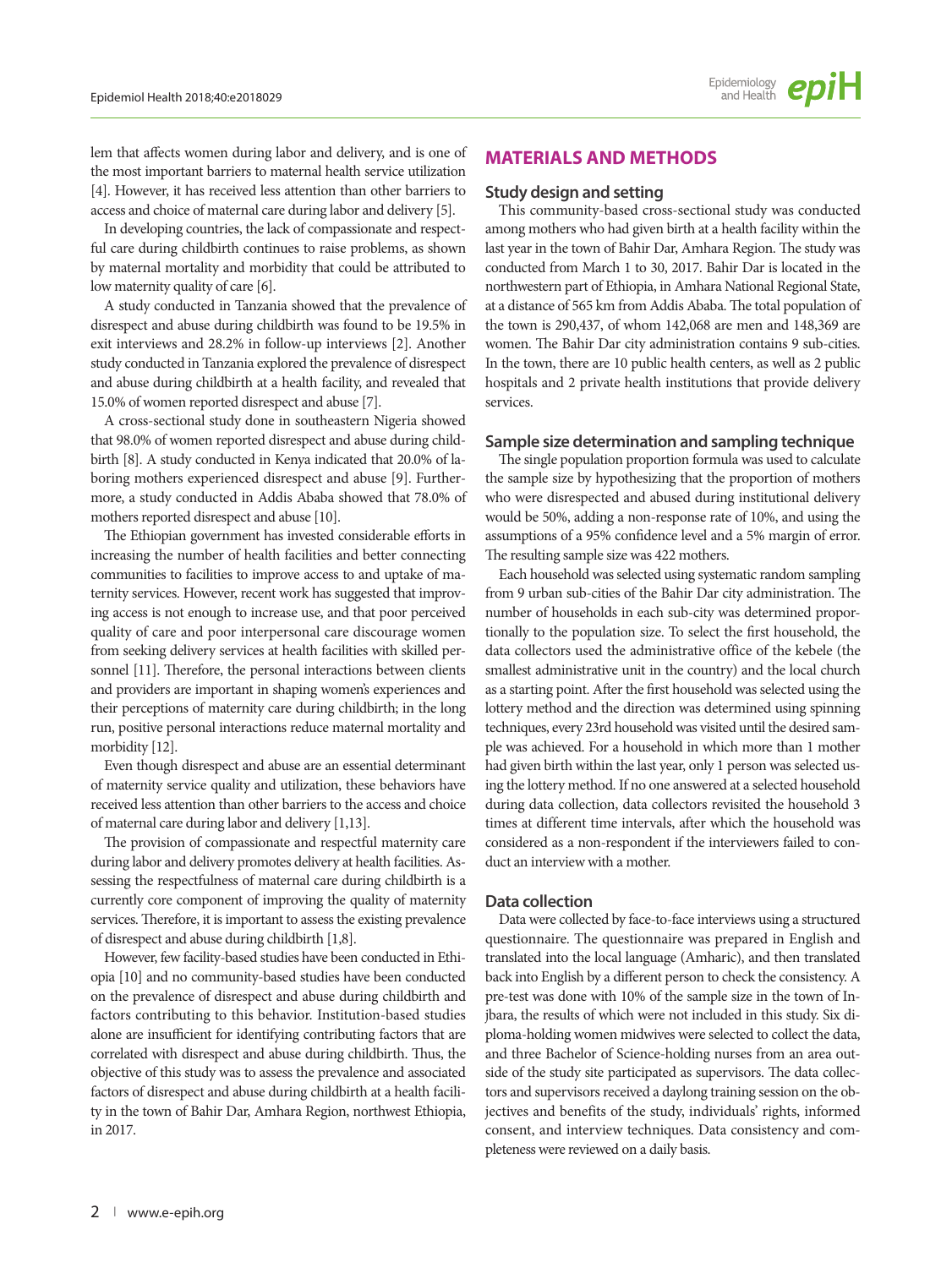#### **Measurements**

Disrespect and abuse during childbirth were measured using 7 performance standards (categories of disrespect and abuse) and their respective verification criteria developed by the Maternal and Child Health Integrated Program [14]. A total of 25 verification criteria of disrespect and abuse were used. The structured and pre-tested questionnaire was used to collect data from the study participants. The tool consisted of 3 sections. The first section was used to assess the socio-demographic characteristics of the mother. The second section was used to assess the obstetric characteristics of the participants. The third section was used to assess 7 categories of disrespect and abuse that women experienced during childbirth at a health facility (physical abuse, nonconfidential care, non-consented care, undignified care [including verbal abuse], discrimination, abandonment or denial of care, and detention in facilities). A woman who reported at least 1 incident corresponding to the criteria asked about in a given category was considered to have experienced disrespect and abuse in the respective category [5]. If a mother was identified as having faced disrespect and abuse in at least 1 of the 7 categories, she was considered to have been disrespected and abused.

#### **Data analysis and interpretation**

The collected data were checked manually for completion and any incomplete or misfiled questions, cleaned and stored for consistency, entered into EpiData version 3.1 (EpiData Association, Odense, Denmark), and then exported to SPSS version 22.0 (IBM Corp., Armonk, NY, USA) for analysis. Descriptive statistics were calculated and presented using tables and figures. Multivariable logistic regression analysis was performed to adjust for possible confounding variables. Variables that were significant in the bivariate logistic regression were entered into the multiple regression analysis. The p< 0.05 or 95% confidence intervals (CIs) not including 1.0 were considered to indicate statistical significance.

#### **Ethical considerations**

Ethical clearance and approval were obtained from the ethics committee of the Department of Nursing and Midwifery, College of Health Science, Addis Ababa University. A letter from the research ethics committee was then submitted to the Bahir Dar Regional Health Bureau and the selected sub-cities. After explaining the objectives of the study in detail, informed verbal consent was obtained from all study participants. All the participants were reassured of anonymity, as no personal identifiers were used. Then, after obtaining informed consent from every participant, the data collectors continued to show due respect to the norms, values, beliefs, and culture of the participants, and the confidentiality of the data was ensured.

# **RESULTS**

## **Socio-demographic characteristics of the study population**

Of the 422 mothers who were invited for an interview, 410 par-

ticipated in the study, giving a response rate of 97.2%. The mean age of the respondents was 28.6 years, with a standard deviation of 4.6 years and minimum and maximum ages of 16.0 and 48.0 years, respectively. The plurality of the respondents  $(n = 184, 45.0\%)$ were aged 25-29 years. The majority  $(n=366, 89.3%)$  of the study participants were from the Amhara ethnic group and 327 (79.7%) were Orthodox Christian. Regarding the marital status of the mother, 348 (84.9%) were married, and 226 (55.1%) had a monthly family income less than 2,000 Ethiopian birr (ETB). In addition,

**Table 1.** Socio-demographic characteristics of mothers in the town of Bahir Dar, northwest Ethiopia, March 1 to 30, 2017 (n=410)

| <b>Variables</b>                     | Frequency (%) |
|--------------------------------------|---------------|
| Age (yr)                             |               |
| $15-19$                              | 6(1.5)        |
| $20 - 24$                            | 58 (14.1)     |
| $25 - 29$                            | 184 (44.9)    |
| 30-34                                | 108 (26.3)    |
| $\geq$ 35                            | 54 (13.2)     |
| Marital status                       |               |
| Single                               | 35(8.5)       |
| Married                              | 348 (84.9)    |
| <b>Divorced</b>                      | 21(5.1)       |
| Widowed                              | 6(1.5)        |
| Religion                             |               |
| Orthodox                             | 327 (79.7)    |
| Muslim                               | 67 (16.3)     |
| Other <sup>1</sup>                   | 16(3.9)       |
| Ethnicity                            |               |
| Amhara                               | 366 (89.3)    |
| Agew                                 | 24(5.8)       |
| Others $2$                           | 20 (4.9)      |
| <b>Educational background</b>        |               |
| No formal education                  | 105 (25.6)    |
| Primary                              | 71 (17.3)     |
| Secondary                            | 124 (30.2)    |
| College and above                    | 110 (26.8)    |
| Occupation                           |               |
| Housewife                            | 196 (47.8)    |
| Private employee                     | 54 (13.2)     |
| Government employee                  | 75 (18.3)     |
| Merchant                             | 69 (16.8)     |
| Other $3$                            | 16(3.9)       |
| Family monthly income (ETB)          |               |
| ≥2,000                               | 226 (55.1)    |
| $<$ 2,000                            | 184 (44.9)    |
| Ability to pay for delivery services |               |
| Yes                                  | 64 (15.6)     |
| No<br>TO FULL-LIFE LIFE              | 346 (84.4)    |

ETB, Ethiopian birr.

1 Protestant and Catholic.

2 Oromo, Tigray, Sidama, Gurage, and Wolayita. 3 Daily laborers and students.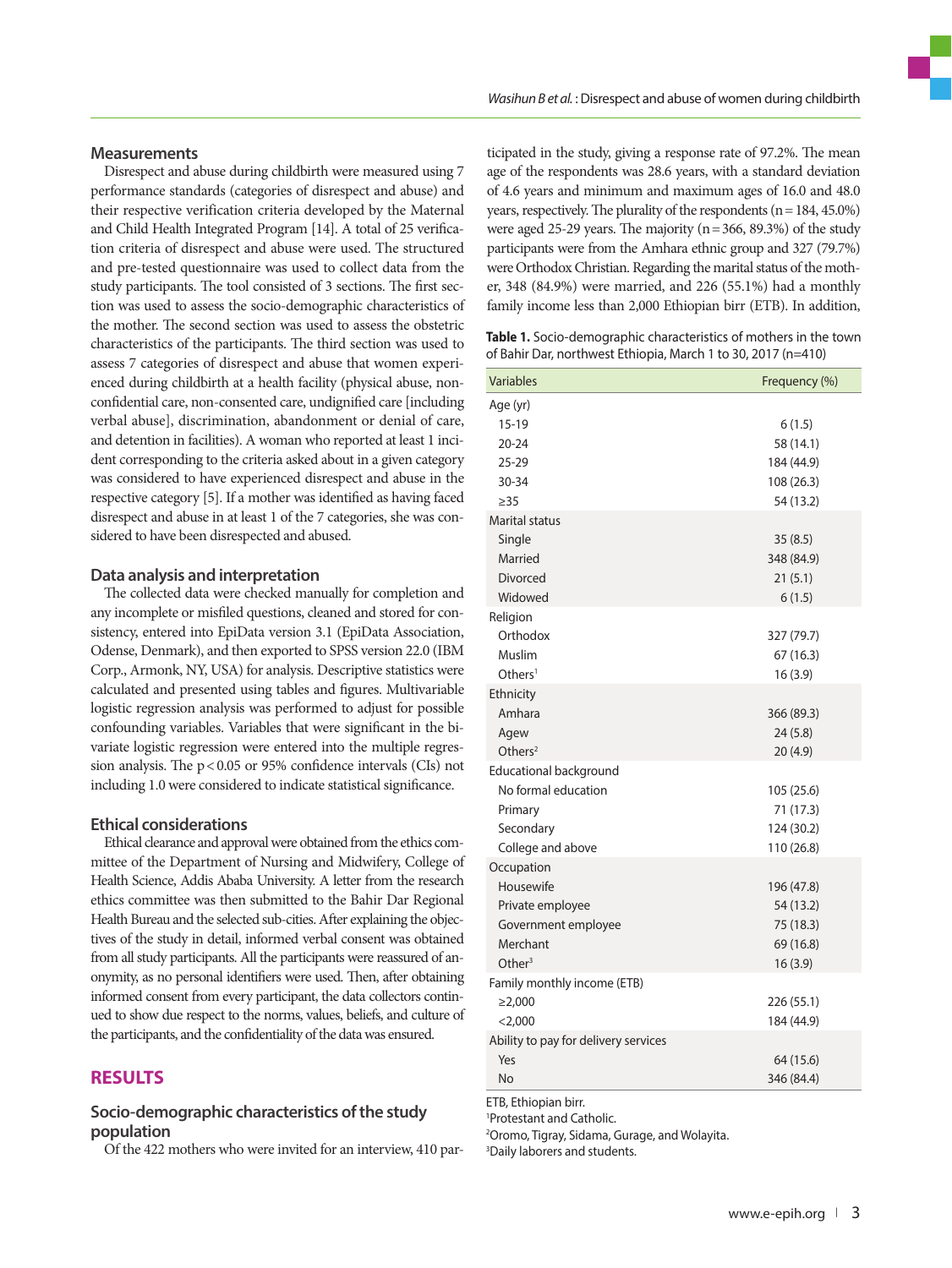

**Table 2.** Obstetric characteristics of mothers in the town of Bahir Dar, northwest Ethiopia, March 1 to 30, 2017 (n=410)

| Characteristics                                          | Frequency (%)            |
|----------------------------------------------------------|--------------------------|
| <b>ANC</b>                                               |                          |
| Yes                                                      | 404 (98.5)               |
| Nο                                                       | 6(1.5)                   |
| Place of ANC                                             |                          |
| Government health facility                               | 358 (87.3)               |
| Private health facility                                  | 52 (12.7)                |
| Care received from                                       |                          |
| Doctors                                                  | 86 (21.0)                |
| Nurses or midwifes                                       | 324 (79.0)               |
| No. of ANC visits                                        |                          |
| $\lt$ 4                                                  | 131 (31.9)               |
| >4                                                       | 279 (68.0)               |
| Gravidity                                                |                          |
| 1<br>$2 - 3$                                             | 135 (32.9)<br>160 (39.0) |
| >4                                                       | 115 (28.0)               |
| No. of deliveries at health facilities                   |                          |
| All                                                      | 78 (19.0)                |
| 1                                                        | 178 (43.4)               |
| 3                                                        | 45 (11.0)                |
| $\overline{4}$                                           | 16(3.9)                  |
| No. of days stayed at the health facility after delivery |                          |
| $\leq$ 3                                                 | 272 (66.3)               |
| $\geq$ 3                                                 | 138 (33.7)               |

almost all the respondents ( $n = 346, 84.4%$ ) did not have the financial capacity to pay for delivery services (Table 1).



**Figure 1.** Frequency of disrespect and abuse by category during facility based childbirth in Bahir Dar town, North West, Ethiopia, March 1 to 30, 2017 (n= 410). Values are presented as percentage each from 100%.

ANC, antenatal care.

| Table 3. Category and type of disrespect and abuse reported by mothers during childbirth, Bahir Dar, 2017 |  |  |  |  |
|-----------------------------------------------------------------------------------------------------------|--|--|--|--|
|-----------------------------------------------------------------------------------------------------------|--|--|--|--|

| Categories                     | Types of disrespect and abuse                                                                           | Yes        | <b>No</b>   |
|--------------------------------|---------------------------------------------------------------------------------------------------------|------------|-------------|
| Physical abuse                 | The provider used physical force/slapped me/hit me                                                      | 95 (23.2)  | 315 (76.8)  |
|                                | The provider verbally insulted me during labor                                                          | 111(27.1)  | 299 (72.9)  |
|                                | I was separated from my baby without medical indication                                                 | 13(3.2)    | 397 (96.8)  |
|                                | Support staff insulted me and my companion                                                              | 15(3.6)    | 395 (96.3)  |
|                                | The providers did not demonstrate caring in a culturally appropriate way                                | 193 (47.1) | 217 (52.9)  |
|                                | Received unnecessary pain-relief treatment                                                              | 36(8.8)    | 374 (91.2)  |
|                                | Denied food or fluids in labor unless medically necessitated                                            | 7(1.7)     | 403 (98.3)  |
| Non-confidential care          | The provider did not use curtains or other visual barriers for protecting privacy                       | 34(8.3)    | 376 (91.7)  |
|                                | Providers discussed my private health information in a way that others could hear                       | 22(5.4)    | 388 (94.6)  |
| Non-consented care             | The provider did not introduce himself/herself to me and my companion                                   | 126 (30.7) | 284 (69.3)  |
|                                | The provider did not encourage me to ask questions                                                      | 99 (24.1)  | 311(75.8)   |
|                                | The provider did not respond to my questions with promptness, politeness, and<br>truthfulness           | 82 (20.0)  | 328 (80.0)  |
|                                | The provider did not explain to me what was being done and what to expect<br>throughout labor and birth | 112(27.3)  | 298 (72.7)  |
|                                | The provider did not give me periodic updates on status and progress of my labor                        | 70 (17.1)  | 340 (82.9)  |
|                                | The provider did not allow me to assume my position of choice during birth                              | 154 (37.6) | 256 (62.4)  |
|                                | The provider did not obtain my consent or permission prior to any procedure                             | 103(25.1)  | 307 (74.9)  |
| Non-dignified care             | Providers shouted at or scolded me during labor                                                         | 32(7.8)    | 378 (92.2)  |
|                                | Providers made negative comments during labor                                                           | 10(2.4)    | 400 (97.6)  |
| Abandonment/neglect of         | The provider left me alone or unattended                                                                | 8(1.9)     | 402 (98.0)  |
| care                           | The provider did not come quickly when I called him/her                                                 | 26(6.3)    | 384 (93.6)  |
| Discrimination                 | Healthcare providers discriminated by race, ethnicity, or economic status                               | 8(1.9)     | 402 (98.0)  |
|                                | Healthcare providers discriminated because of being a teenager                                          | 1(0.2)     | 409 (99.7)  |
|                                | Healthcare providers discriminated because of being HIV-positive                                        | 3(0.7)     | 407 (99.3)  |
| Detention in a health facility | Discharge was postponed until hospital bills were paid                                                  | 0(0.0)     | 410 (100.0) |
|                                | I was detained in a health facility against my will                                                     | 5(1.2)     | 405 (98.8)  |

Values are presented as number (%).

HIV, human immunodeficiency virus.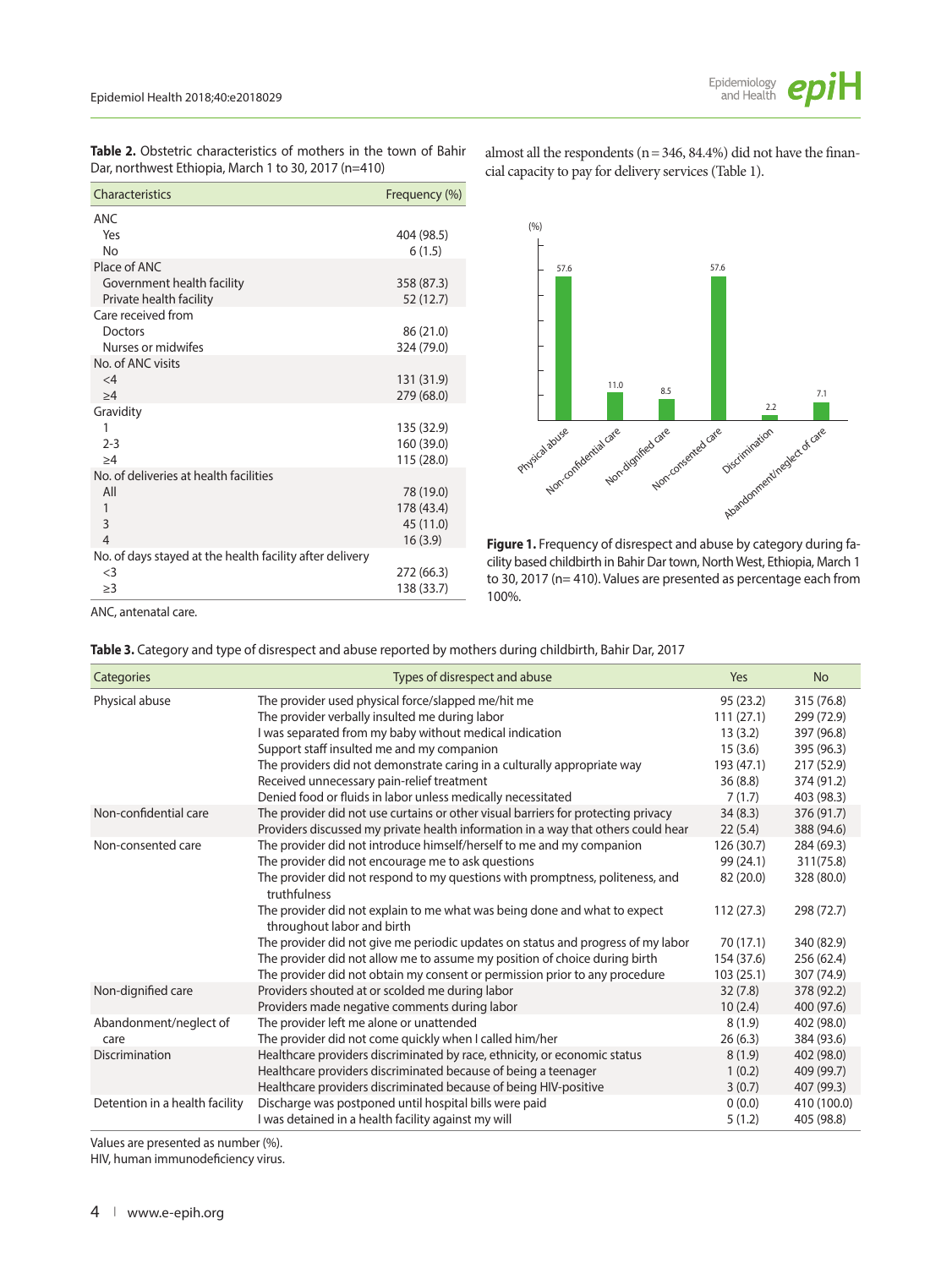#### **Obstetric history of the study participants**

Of the respondents, 404 (98.5%) had a history of antenatal care (ANC) service utilization for their most recent delivery. Around half (44.9%) of the mothers received care from a midwife for ANC services. The majority (87.3%) of mothers who received ANC services attended government health centers. Two hundred seventy nine (68.0%) of the respondents attended greater than or equal to 4 ANC visits, and 178 participants (43.4%) had a previous history of institutional delivery at a government hospital only once (Table 2).

# **Prevalence of disrespect and abuse during childbirth at a health facility**

Of the 410 respondents who were interviewed, 275 (67.1%) reported having experienced at least 1 form of disrespect and abuse during childbirth at a health facility, while only 135 (32.9%) did not experience any form of disrespect and abuse.

# **Type of disrespect and abuse during childbirth at a health facility**

Of the types of abuse and disrespect that were studied, physical abuse (n = 236, 57.6%) and non-consented care (n = 236, 57.6%)

**Table 4.** Factors associated with disrespect and abuse during labor and delivery among mother in the town of Bahir Dar, northwest Ethiopia, March 1 to 30, 2017 (n= 410)

| Variables                        | Experience of disrespect and abuse |            |                      | aOR (95% CI)           |
|----------------------------------|------------------------------------|------------|----------------------|------------------------|
|                                  | Yes                                | <b>No</b>  | OR (95% CI)          |                        |
| Age (yr)                         |                                    |            |                      |                        |
| $15 - 24$                        | 45 (71.4)                          | 18 (28.6)  | 1.00 (reference)     | 1.00 (reference)       |
| $25 - 34$                        | 197 (67.5)                         | 95 (32.5)  | 0.83(0.46, 1.51)     | 1.05(0.52, 2.12)       |
| $\geq$ 35                        | 33 (60.0)                          | 22 (40.0)  | 0.60(0.28, 1.29)     | 0.40(0.15, 1.07)       |
| <b>Educational status</b>        |                                    |            |                      |                        |
| No formal education              | 71 (67.6)                          | 34 (32.4)  | 1.13 (0.69, 1.84)    | 0.88(0.50, 1.56)       |
| Primary                          | 52(73.2)                           | 19 (26.8)  | 1.48 (0.82, 2.66)    | 1.10(0.57, 2.15)       |
| Secondary and above              | 152 (65.0)                         | 82 (35.0)  | 1.00 (reference)     | 1.00 (reference)       |
| Monthly income (ETB)             |                                    |            |                      |                        |
| $<$ 2,000                        | 166 (73.5)                         | 60(26.5)   | 1.90 (1.25, 2.88)*   | 1.74 (1.08, 2.80)*     |
| $\geq$ 2,000                     | 109 (59.2)                         | 75 (40.8)  | 1.00 (reference)     | 1.00 (reference)       |
| No. of antenatal care visits     |                                    |            |                      |                        |
| $<$ 4                            | 104 (79.4)                         | 27(20.6)   | 2.43 (1.49, 3.96)*   | $1.97(1.15, 3.40)^{*}$ |
| $\geq 4$                         | 171(61.3)                          | 108 (38.7) | 1.00 (reference)     | 1.00 (reference)       |
| Gravidity                        |                                    |            |                      |                        |
| 1                                | 92(68.1)                           | 43 (31.9)  | 1.00 (reference)     | 1.00 (reference)       |
| $2 - 3$                          | 91 (56.9)                          | 69 (43.1)  | $0.62$ (0.38, 0.99)* | 0.73(0.42, 1.27)       |
| $\geq 4$                         | 92 (80.0)                          | 23(20.0)   | $1.87(1.04, 3.35)^*$ | 1.64(0.81, 3.33)       |
| Types of health facility         |                                    |            |                      |                        |
| Government health facility       | 249 (68.6)                         | 114(31.4)  | 1.76 (0.95, 3.26)    | 2.49 (1.15, 5.40)*     |
| Private health facility          | 26(55.3)                           | 21(44.7)   | 1.00 (reference)     | 1.00 (reference)       |
| Mode of delivery                 |                                    |            |                      |                        |
| Spontaneous vaginal              | 144 (58.8)                         | 101 (41.2) | 2.70 (1.70, 4.26)*   | 1.20 (0.66, 2.22)      |
| Instrumental                     | 131 (79.4)                         | 34 (20.6)  | 1.00 (reference)     | 1.00 (reference)       |
| Gender                           |                                    |            |                      |                        |
| Men                              | 148 (72.2)                         | 57(27.8)   | 1.59 (1.05, 2.41)*   | 1.43 (0.87, 2.33)      |
| Women                            | 78 (38.0)                          | 127 (62.0) | 1.00 (reference)     | 1.00 (reference)       |
| Complications during delivery    |                                    |            |                      |                        |
| Yes                              | 96 (88.1)                          | 13 (11.9)  | 5.03 (2.69, 9.38)*   | 1.49 (0.60, 3.70)      |
| <b>No</b>                        | 179 (59.5)                         | 122 (40.5) | 1.00 (reference)     | 1.00 (reference)       |
| Long stay at the health facility |                                    |            |                      |                        |
| Yes                              | 124 (89.9)                         | 14(10.1)   | 7.10 (3.88, 12.9)*   | 5.14 (2.23, 11.82)*    |
| No                               | 151 (55.5)                         | 121 (44.5) | 1.00 (reference)     | 1.00 (reference)       |

Values are presented as frequency (%).

OR, odds ratio; CI, confidence interval; aOR, adjusted OR; ANC, antenatal care; ETB, Ethiopian birr.

 $*$ p < 0.05.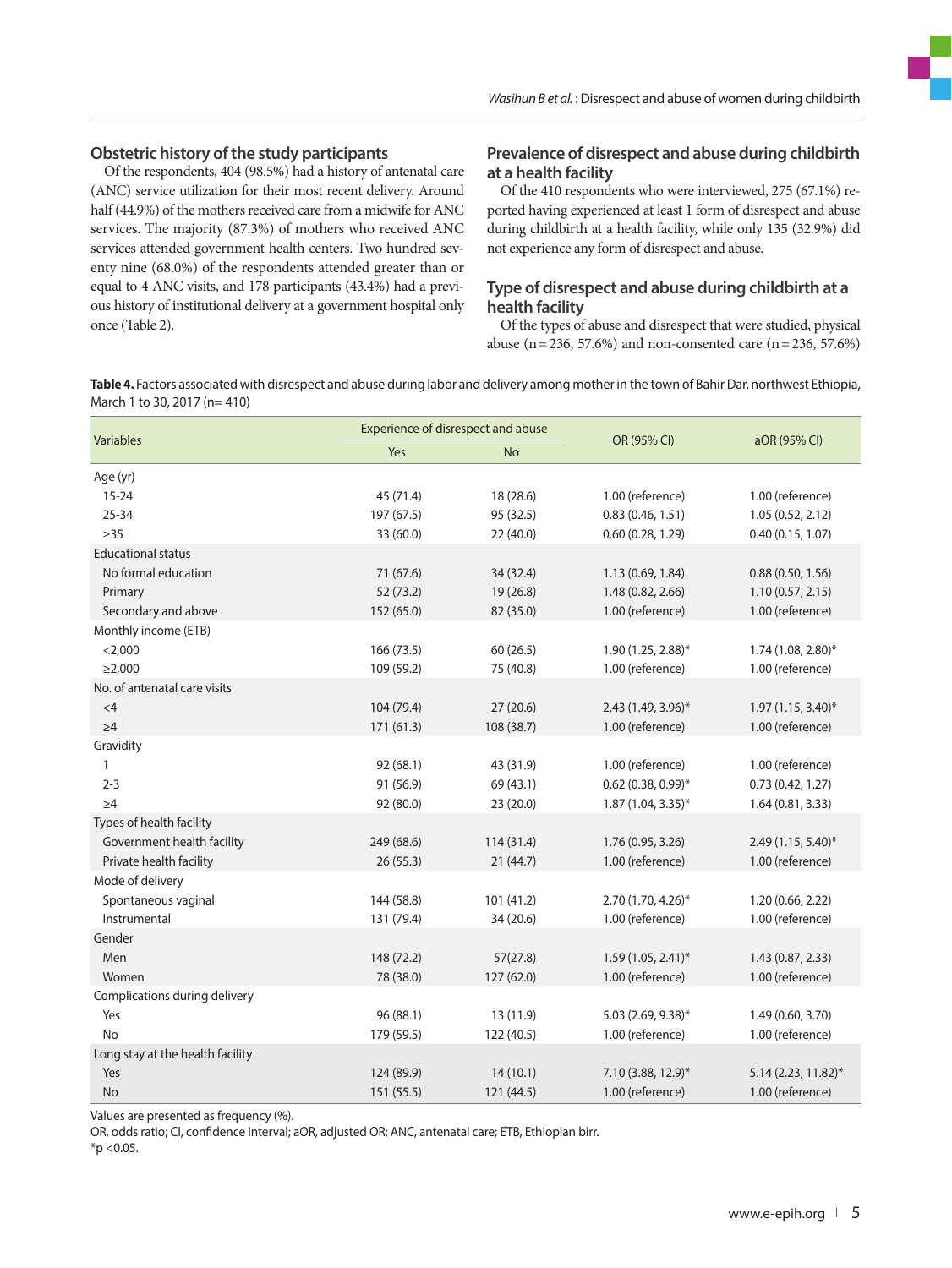were the most prevalent types, followed by non-confidential care  $(n=45, 11.0%)$  (Figure 1). The most commonly experienced form of physical abuse was lack of care in a culturally appropriate way  $(n= 193, 47.1\%)$ , followed by being verbally insulted by the provider (n=111, 27.1%). The commonly reported criterion in the domain of non-consented care was 'provider did not allow me to assume my position of choice during birth' (n= 154, 37.6%) followed by 'provider did not introduce himself/herself to me and my companion'  $(n = 126, 30.7\%)$ . From the domain of non-confidential care, 34 (8.3%) of women reported that healthcare providers did not use drapes or covering appropriate for protecting the mother's privacy. Detention in the health facility was the least commonly reported  $(n=5, 1.2%)$  form of abuse and disrespect that was studied (Table 3).

## **Factors associated with disrespect and abuse during childbirth**

Binary logistic regression was performed to assess the association of each independent variable with disrespect and abuse. Factors that showed a p-value of 0.2 or less were included in the multivariable regression model. The results of the bivariate analysis showed that the monthly family income of the respondent, the number of ANC visits, gravidity, stay at a health facility after delivery, mode of delivery, complications during delivery, and the sex of the healthcare provider attending the delivery were significantly associated with disrespect and abuse.

The result of multiple logistic regression analysis showed that, the monthly family income of the respondent, the number of ANC visits, the type of health facility, and the length of stay at a health facility were significantly associated with disrespect and abuse ( $p < 0.05$ ). Respondents with a monthly family income of < 2,000 ETB were 1.74 times more likely to have been disrespected and abused than those who had a family monthly income of  $\geq$  2,000 ETB (adjusted odds ratio [aOR], 1.74; 95% CI, 1.08 to 2.80; p=0.02). Respondents with a history of fewer than 4 ANC visits were 1.97 times more likely to have been disrespected and abused than respondents with a history of ≥4 ANC visits (aOR, 1.97; 95% CI, 1.15 to 3.40; p = 0.01). Similarly, respondents who gave birth at a governmental hospital were 2.49 times more likely to have been disrespected and abused than mothers who gave birth at a private health institution (aOR, 2.49; 95% CI, 1.15 to 5.40; p=0.02). In addition, mothers who stayed longer at a health facility after delivery were 5.14 times more likely to have been disrespected and abused than those who did not (aOR, 5.14; 95% CI, 2.23 to 11.82; p= 0.01) (Table 4).

#### **DISCUSSION**

This study identified the prevalence and associated factors of disrespect and abuse of women during childbirth at a health facility. In this study, two out of three women reported disrespect and abuse during childbirth. This proportion is slightly lower than was reported in a previous study conducted in Addis Ababa, which showed that the prevalence of disrespect and abuse was 78.0% [9].

This discrepancy might be due to the small sample size of the previous study and differences in the measurement tool that was used.

In contrast, this rate is higher than was reported in a study conducted in Tanzania and Kenya, which showed 15.0 and 20.0% prevalence, respectively [9]. This discrepancy may be due to sociocultural and socioeconomic differences that affect professionals' behavior and their reactions in the context of clinical care. Even though the Ethiopian Ministry of Health advocates for companionate and respectful care in all settings, this finding indicates that there is a greater need to improve the maternity care that women receive.

The most frequently reported forms of disrespect and abuse were physical abuse and non-consented care, which were also found to be common in a Nigerian study [8]. Women are often not given a chance to select the type of care they want to receive, and very minimal information on the childbirth process is given. Asking women for consent is an important measure of showing respect for the laboring mother. In this study, three of five laboring mothers received non-consented care, which is a higher rate than was reported in studies conducted in Tanzania (3.5%) [2], Ghana (35.7%) [8], and Kenya (4.2%) [9].

During childbirth, physical abuse can occur in various forms, ranging from caring in a culturally inappropriate way to insulting or even hitting. In low-income countries where delivery at a health institution is less common, this kind of behavior on the part of health care providers will further decrease women's intention to give birth at health facilities. It is also women's right to receive respectful maternity care. This study revealed that a significant number of mothers had received care in a culturally inappropriate way (47.1%), been subjected to physical force or slapped (23.2%), and insulted (27.1%) by healthcare providers.

The declaration of the universal rights of childbearing women states that healthcare providers must protect the patient's privacy and confidentiality during any procedure and when handling a woman's information [15]. In contrast, this study revealed that 11.0% of women had been provided care in a non-confidential manner. This could be due to the lack of appropriate physical barriers at health facilities and/or poor understanding of the importance of confidentiality during childbirth among healthcare providers. This rate is lower than was reported in a study in Malawi [16] and higher than was reported in a study in urban Tanzania (2.0%) [7] and Kenya (8.5%) [9]. This inconsistency might be due to differences in healthcare policies and programs that have been implemented.

According to our findings, the next most common category of disrespect and abuse experienced by women was non-dignified care (8.5%). This rate is lower than was reported in studies conducted in Ghana (29.6%) and Kenya (18.0%) [9,17]. This discrepancy might be due to differences in the study period and location.

Discrimination during the provision of service was reported by 2.2% of the participants in this study. The final category of disrespect and abuse reported in this study was abandonment/neglectful care during labor and delivery, which was reported by 7.1% of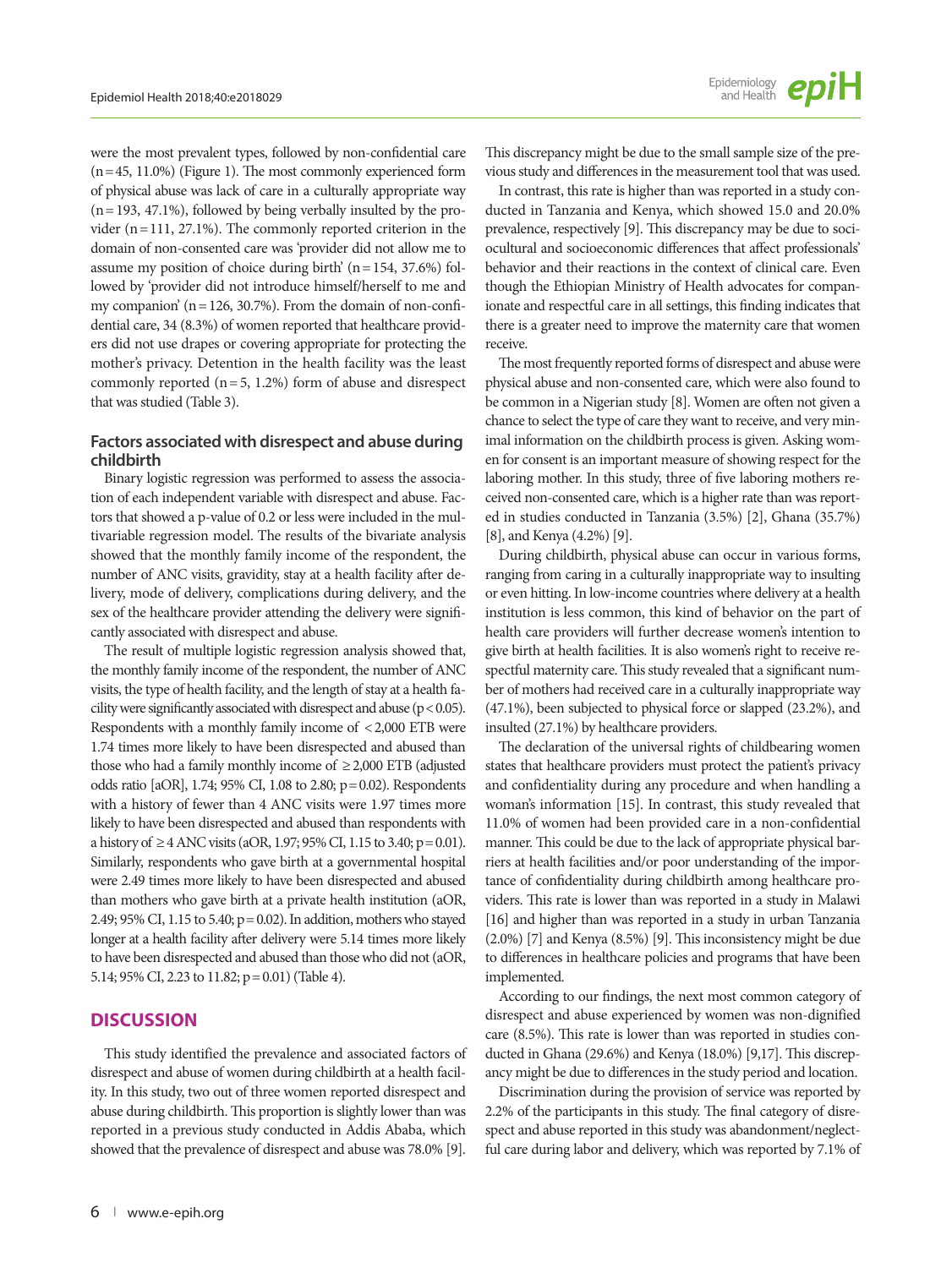participants. This rate is lower than was observed in a direct observational study conducted in 5 countries, including Ethiopia, Kenya, Madagascar, Nigeria, and Tanzania (range, 9 to 29%) [18]. This inconsistency may be due to the small sample size of this study and differences in the study period.

In this study, maternal family income was significantly associated with disrespect and abuse. Mothers who had a low family income were more likely to have experienced disrespect and abuse. This finding is consistent with a similar study that was conducted in Addis Ababa, Ethiopia [10]. This result is also similar to that of a study conducted in Bangladesh and Kenya, which showed that affluent women received care earlier than their poor counterparts, regardless of the seriousness of their medical condition [13,16].

The findings of this study also showed that as the number of ANC visits increased, women were less likely to be disrespected. In addition, reports of disrespect and abuse increased with the length of a woman's stay at a health facility. This finding is consistent with a study conducted in Tanzania [2].

In conclusion, this study revealed that the prevalence of disrespect and abuse during labor and delivery was high (67.1%) in the town of Bahir Dar, Ethiopia.

The majority of mothers who gave birth, especially at governmental health institutions, experienced at least 1 form of disrespect and abuse. Monthly family income, the number of ANC visits, the type of health facility, and the length of stay at a health facility after delivery were factors significantly associated with disrespect and abuse.

Abusive and disrespectful care at health facilities is a serious concern, which merits due attention to promote women-friendly care for all women. It is essential that the economic empowerment of women and increasing the number of ANC visits be prioritized in order to improve access to high-quality medical services and to minimize disrespect and abusive care.

# **ACKNOWLEDGEMENTS**

The authors thank all the study participants and Addis Ababa University for financial support.

# **CONFLICT OF INTEREST**

The authors have no conflicts of interest to declare for this study.

## **ORCID**

Biresaw Wassihun: *http://orcid.org/0000-0002-5374-4762*; Leul Deribe: *http://orcid.org/0000-0003-3379-3046*; Nadia Worede: *http: //orcid.org/0000-0002-9058-0357*; Teklemariam Gultie: *http://orcid.org/0000-0001-7266-8569* 

# **REFERENCES**

1. Bowser D, Hill K. Exploring evidence for disrespect and abuse in

facility-based childbirth. Report of a landscape analysis; 2010 [cited 2018 Jul 16]. Available from: https://www.ghdonline.org/ uploads/Respectful\_Care\_at\_Birth\_9-20-101\_Final1.pdf.

- 2. Kruk ME, Kujawski S, Mbaruku G, Ramsey K, Moyo W, Freedman LP. Disrespectful and abusive treatment during facility delivery in Tanzania: a facility and community survey. Health Policy Plan 2018;33:e26-e33.
- 3. Freedman LP, Kruk ME. Disrespect and abuse of women in childbirth: challenging the global quality and accountability agendas. Lancet 2014;384:e42-e44.
- 4. World Health Organization. Health in 2015: from MDGs to SDGs; 2015 [cited 2018 Jul 16]. Available from: [http://www.who.int/gho/](http://www.who.int/gho/publications/mdgs-sdgs/en/)  [publications/mdgs-sdgs/en/](http://www.who.int/gho/publications/mdgs-sdgs/en/).
- 5. World Health Organization. Trends in maternal mortality: 1990 to 2013: estimates by WHO, UNICEF,UNFPA, the World Bank and the United Nations Population Division; 2014 [cited 2018 Jul 16]. Available from: http://www.who.int/reproductivehealth/publications/monitoring/maternal-mortality-2013/en/.
- 6. Hulton LA, Matthews Z, Stones RW. A framework for the evaluation of quality of care in maternity services; 2000 [cited 2018 Jul 16]. Available from: https://eprints.soton.ac.uk/40965/1/12757\_ Matthews.pdf.
- 7. Sando D, Kendall T, Lyatuu G, Ratcliffe H, McDonald K, Mwanyika-Sando M, et al. Disrespect and abuse during childbirth in Tanzania: are women living with HIV more vulnerable? J Acquir Immune Defic Syndr 2014;67 Suppl 4:S228-S234.
- 8. Okafor II, Ugwu EO, Obi SN. Disrespect and abuse during facility-based childbirth in a low-income country. Int J Gynaecol Obstet 2015;128:110-113.
- 9. Abuya T, Warren CE, Miller N, Njuki R, Ndwiga C, Maranga A, et al. Exploring the prevalence of disrespect and abuse during childbirth in Kenya. PLoS One 2015;10:e0123606.
- 10. Asefa A, Bekele D. Status of respectful and non-abusive care during facility-based childbirth in a hospital and health centers in Addis Ababa, Ethiopia. Reprod Health 2015;12:33.
- 11. Koblinsky M, Tain F, Tesfaye S. Reducing maternal mortality and increasing use of skilled birth attendance: Ethiopia and MDG 5. Ethiop J Reprod Health 2010;4:4-15.
- 12. Bohren MA, Hunter EC, Munthe-Kaas HM, Souza JP, Vogel JP, Gülmezoglu AM. Facilitators and barriers to facility-based delivery in low- and middle-income countries: a qualitative evidence synthesis. Reprod Health 2014;11:71.
- 13. Warren C, Njuki R, Abuya T, Ndwiga C, Maingi G, Serwanga J, et al. Study protocol for promoting respectful maternity care initiative to assess, measure and design interventions to reduce disrespect and abuse during childbirth in Kenya. BMC Pregnancy Childbirth 2013;13:21.
- 14. Reis V, Deller B, Carr CC, Smith J. Respectful maternity care; 2012 [cited 2018 Jul 16]. Available from: https://www.k4health. org/sites/default/files/RMC%20Survey%20Report\_0.pdf.
- 15. Windau-Melmer T. A guide for advocating for respectful maternity care; 2013 [cited 2018 Jul 16]. Available from: https://www. healthpolicyproject.com/pubs/189\_RMCGuideFINAL.pdf.